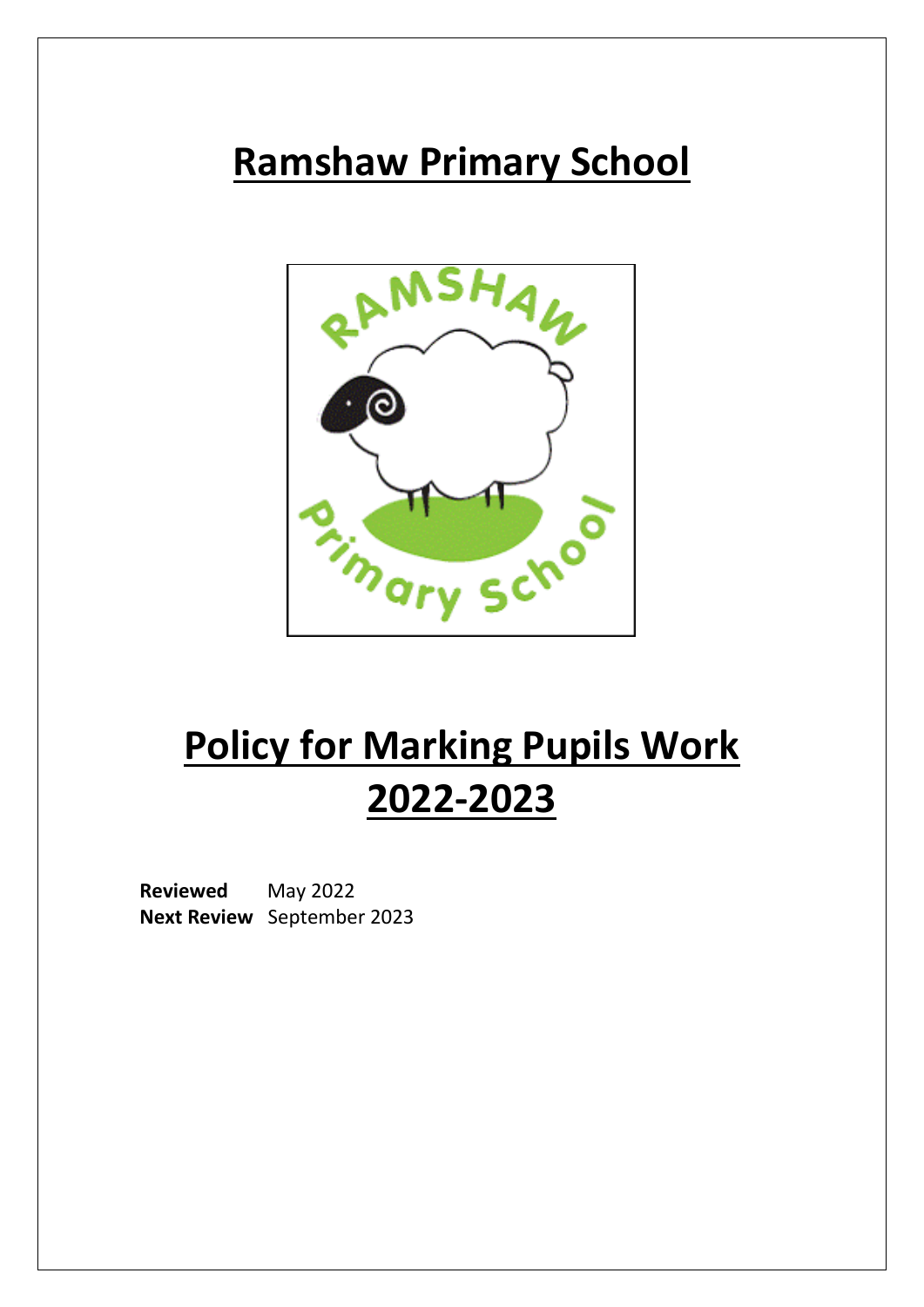## **Introduction**

This policy on marking pupils work has been drawn up in consultation with all members of the teaching staff to ensure continuity and progression throughout the whole school. It must be seen as part of a set of documentation which covers the whole planning and assessment cycle which is aimed at constantly improving the quality of education provided by Ramshaw Primary School.

#### **Aims and Objectives**

- To provide pupils with the knowledge and skills needed to enable learning to continually progress.
- To encourage an interest in learning.
- To provide pupils with constructive feedback.
- To reinforce teaching points.
- To encourage pupil involvement in their work, its evaluation and assessment.
- To foster a desire in pupils to continually improve.
- To raise pupils self-esteem.

## **Effective Marking.**

At Ramshaw school all teachers:

- Give feedback against the focused learning objectives of the task.
- Highlight where success has occurred against those objectives.
- Suggest where improvement might take place against those objectives.
- Give appropriate prompts or strategies to enable pupils make those improvements.

#### **Quality Marking**

We recognise that quality marking is an effective tool in signposting children to working in greater depth. With this in mind, each child per week will receive a signposting challenge or question in;

- **English**
- **Maths**
- **Science** *or* **History** *or* **Geography** *or* **RE**

#### **Marking Symbols**

The school has adopted the use of the following symbols:

| <b>Tick</b>               | $=$ correct.                                                |
|---------------------------|-------------------------------------------------------------|
| $\boldsymbol{\mathrm{X}}$ | $=$ incorrect, try again.                                   |
| $\sqrt{\mathrm{c}}$       | $=$ corrected.                                              |
| ?                         | $=$ unclear word/number etc. Child to discuss or try again. |
| -1                        | $=$ independent work                                        |
| AS                        | $=$ additional adult support                                |
| <b>GW</b>                 | $=$ group work                                              |
| <b>TTWC</b>               | $=$ talked through with child.                              |
| <b>SE</b>                 | $=$ standard English required/ child discussion $-$ KS2.    |
| P                         | $=$ Punctuation prompt. Non-specific $-$ Upper KS2          |
| $C/$ .                    | $=$ Punctuation prompts. Lower KS2                          |
| ---                       | $=$ Missing letters                                         |
| <b>SP</b>                 | $=$ spelling                                                |
| $\Lambda$                 | $=$ missing word                                            |
| VF                        | $=$ verbal feedback                                         |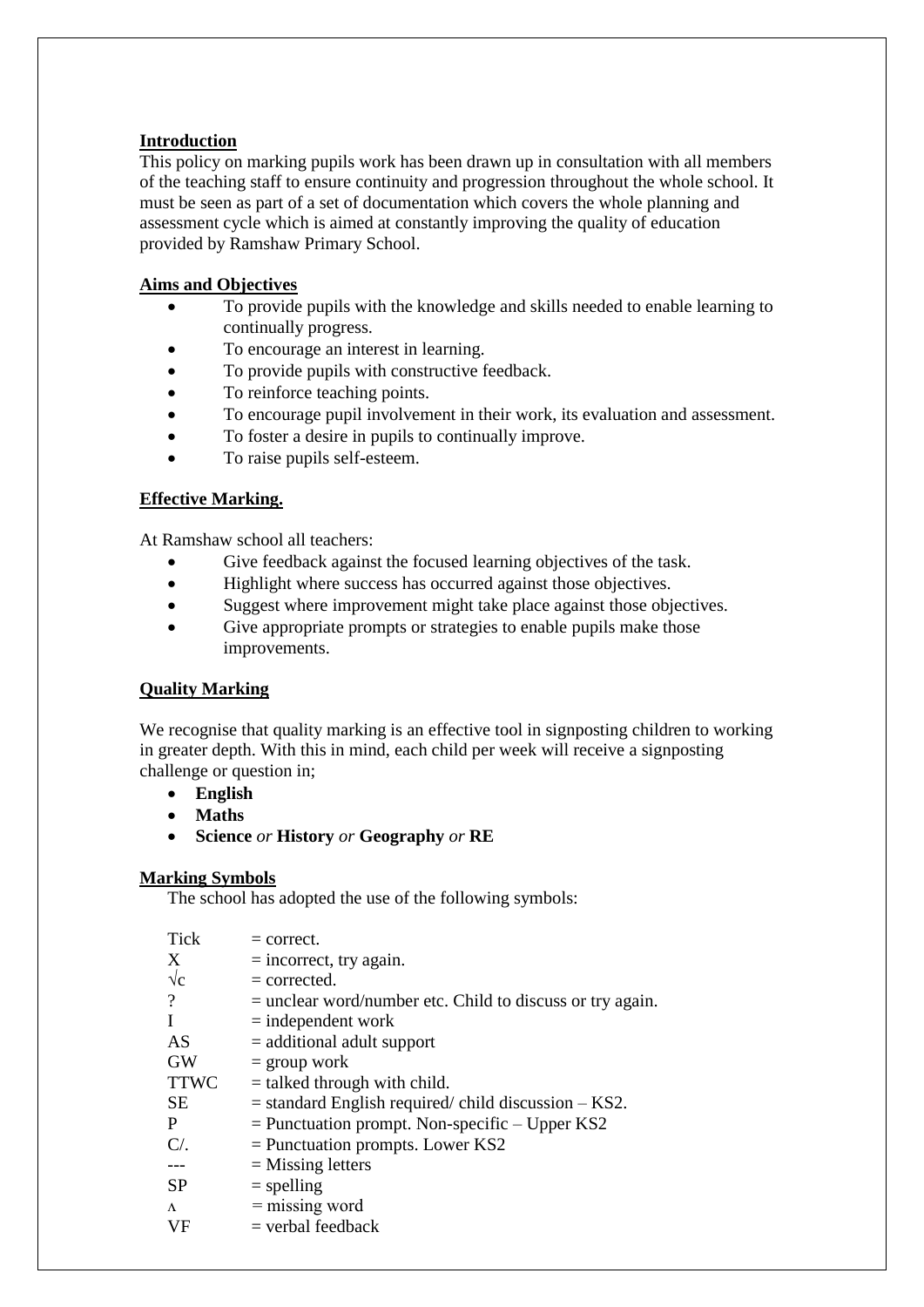## *KS1 Specific*

| ( ` | $=$ check for capitals<br>$=$ check for full stop/punctuation |
|-----|---------------------------------------------------------------|
| FS  | $=$ check for finger space                                    |
|     | $=$ good work (green)                                         |
|     | $=$ to edit/improve (pink)                                    |

## **Correcting Work**

Involving pupils in the marking and discussion of work as an aid to improving their knowledge, skills and performance is vital. It is the school's policy to encourage this whenever possible and develop pupils' ability to self correct their work making them more independent.

It is recognised that this is not always possible depending on the ability of the individual pupil hence making it necessary for the teacher to correct a mistake and discuss with the pupil in one to one, small group, whole class situation; whichever may be the most appropriate.

As general guidelines the school will endeavour to:-

- Make sure the learning objectives of the task are secure.
- Share the learning objective of every task with the pupil.
- Focus marking on learning objectives by highlighting parts that best fulfil the objective; insert pink highlighter where the work could be improved.
- When marking spelling, please correct a maximum of four for identified children who have specific spelling difficulty.
- Avoid writing large pieces of prose at the end of the piece of work (which might not be understood).
- Allow a few minutes of specific lesson time for pupils to read the marking and make improvement.
- Ensure that all pupils know what the marking symbols mean providing continuity throughout the school.
- Encourage pupils to correct own spellings with the aid of word banks, dictionaries, class captions, labels etc.
- Provide pupils, when appropriate, with the corrected spelling for them to write out.
- Mark pupils' work in green.
- Use paired marking when appropriate to look for their own highlights and arrows after time(self assessment)
- Where appropriate, pupils are encouraged to self-mark or peer mark.
- Transcribe for children with literacy difficulties.